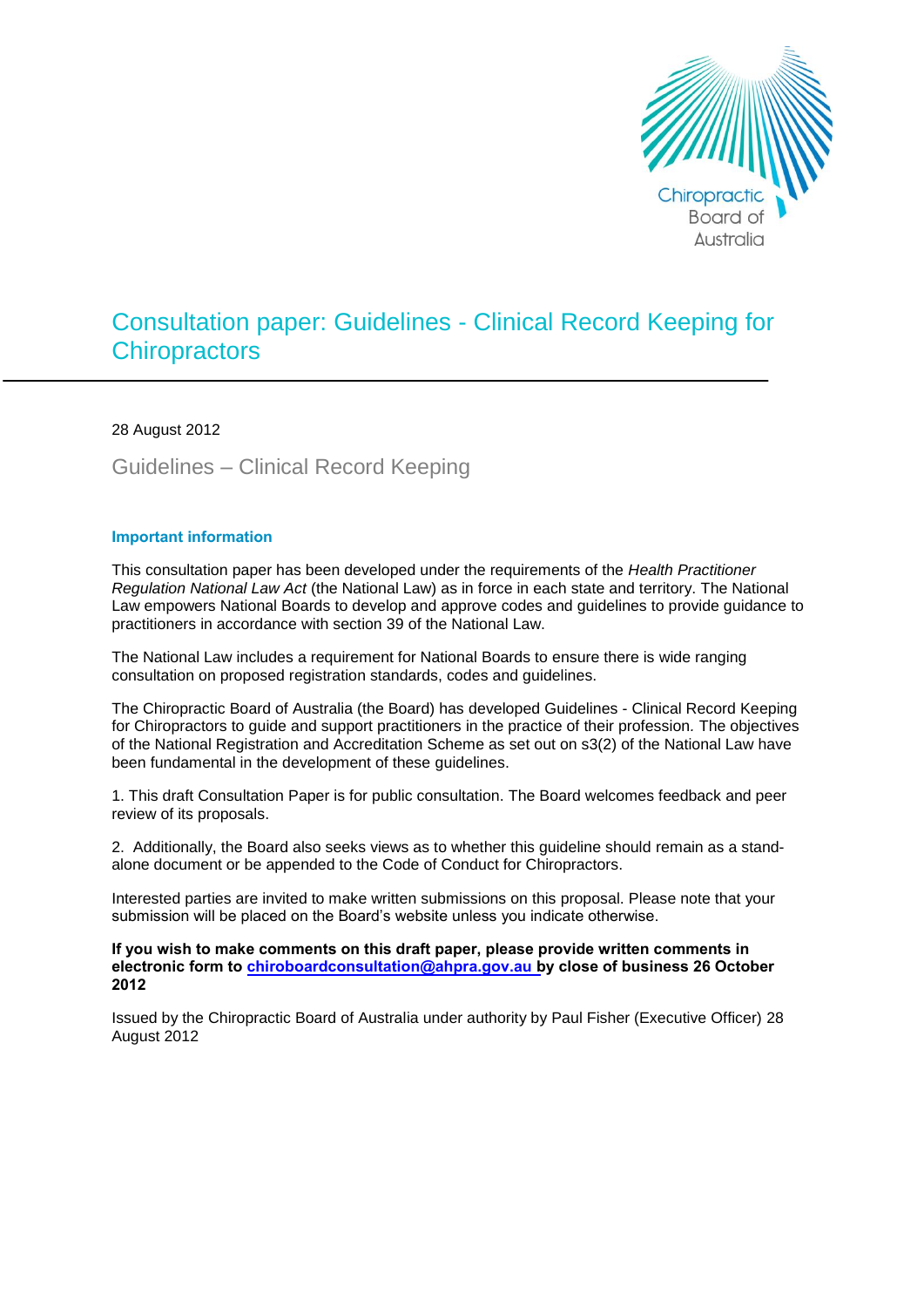

## Guidelines - Clinical Record Keeping for Chiropractors

Guidelines - Clinical Record Keeping for Chiropractors

## **Introduction**

These guidelines have been developed by the Chiropractic Board of Australia (the National Board) under section 39 of the Health Practitioner Regulation National Law as in force in each state and territory (the National Law). The National Board also notes the parallel obligations for practitioners in relation to *Health Records* legislation as enacted in each state and territory. Although there is some commonality, these guidelines are not a substitute for, or summary of, these obligations. Practitioners should ensure that they are familiar with legislative requirements in the jurisdictions in which they practice.

## **Who needs to use these guidelines?**

These guidelines show the National Board's expectations on the appropriate standards for clinical record-keeping. The guidelines address how chiropractors should maintain clinical records (including e-health records) related to their practice

They apply to all registered chiropractors, and any personnel working under their supervision. The guidelines will be used as evidence of what constitutes appropriate professional conduct or practice for chiropractors during an investigation or other proceedings against a registered chiropractor.

These guidelines are supplementary to the information provided in section 9.4 of the Code of Conduct for Chiropractors and accordingly this document should be read in conjunction with the Code of Conduct for Chiropractors

## **Summary**

Chiropractors must create and maintain clinical records that serve the best interests of patients and that contribute to the safety and continuity of their care. The keeping of adequate clinical records is fundamental to the safe and effective care of a patient. Good clinical records may also assist in any investigation or dispute resolution.

To facilitate safe and effective care, patient records must be accurate, legible and understandable, and contain sufficient detail so that another practitioner could take over the care of the patient if necessary. These guidelines describe the *minimum* requirements for clinical records regardless of whether they are in paper or electronic form.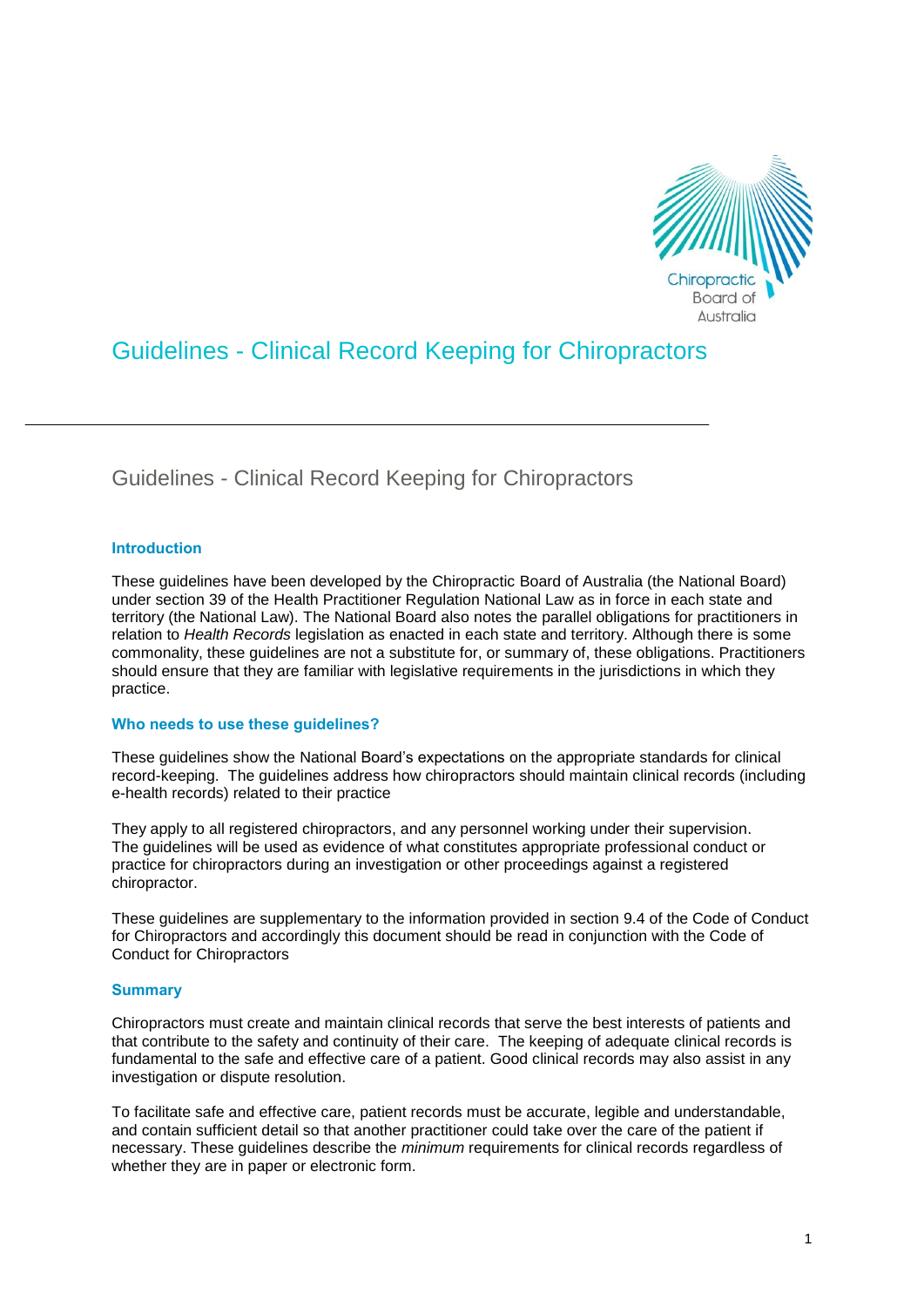Note: for the purpose of these guidelines, the term 'patient' is used to refer to the person receiving the treatment, care or health care services of the chiropractor. In other contexts, the terms 'client' or 'health care consumer' may be used. Also the terms treatment, care and management can be used interchangeably for the purposes of this guideline.

## **Clinical records held by chiropractors**

#### **1. Responsibilities**

1

Chiropractors have both professional and legal responsibilities to:

- a. keep confidential the information they collect and record about patients, and retain, transfer, dispose of, correct and provide access to clinical records in accordance with the requirements of relevant state, territory and commonwealth laws relating to privacy and health records information, and
- b. be familiar with the provisions of relevant state, territory and commonwealth laws relating to privacy and health records information , including but not limited to the *Privacy Act 1988*, *Healthcare Identifiers Act 2010* and the *Healthcare Identifiers Regulations 2010, Health Insurance Amendment (Compliance) Act* 2011.

## **2. General principles to be applied**

- a. Clinical records can be kept in either paper or electronic format. Any electronic format should be the equivalent of any paper format and should be able to be printed.
- b. Each patient should have an individual health record containing all the health information held about them.
- c. A chiropractic clinical record must be made at the time of the consultation or as soon thereafter as practicable or as soon as information (such as test results) becomes available. It must be an accurate and contemporary reflection of all consultations or interactions. If the date the record is made is different to the date of the consultation, the date the record is made and the time and date of the consultation must be noted.
- d. Entries on a clinical record must be made in chronological order.
- e. Chiropractic clinical records must be legible and understandable and of such a quality that another chiropractor could read and reasonably understand the terminology and abbreviations used and, from the information provided, be equipped to manage the care of the patient. The *Australian Dictionary of Clinical Abbreviations, Acronyms and Symbols*<sup>1</sup> is a useful resource for practitioners regarding abbreviations. It may be helpful for individual practitioners to maintain a readily accessible glossary of common abbreviations that they use to assist subsequent practitioners.
- f. If documents are scanned to the record, such as external reports, the scanning needs to be undertaken in a way that retained the legibility of the original document.
- g. Chiropractic clinical records must be able to be retrieved promptly when required.
- h. Chiropractic clinical records must be stored securely and safeguarded against loss or damage, including a process for secure transmission and a backup of electronic records.
- i. All comments in the clinical record should be respectful of the patient and be couched in objective, unemotional language.

<sup>&</sup>lt;sup>1</sup> Australian Dictionary of Clinical Abbreviations, Acronyms and Symbols. ISBN 978-1-876443-15-3. Published by the Health Information Management Association of Australia Limited.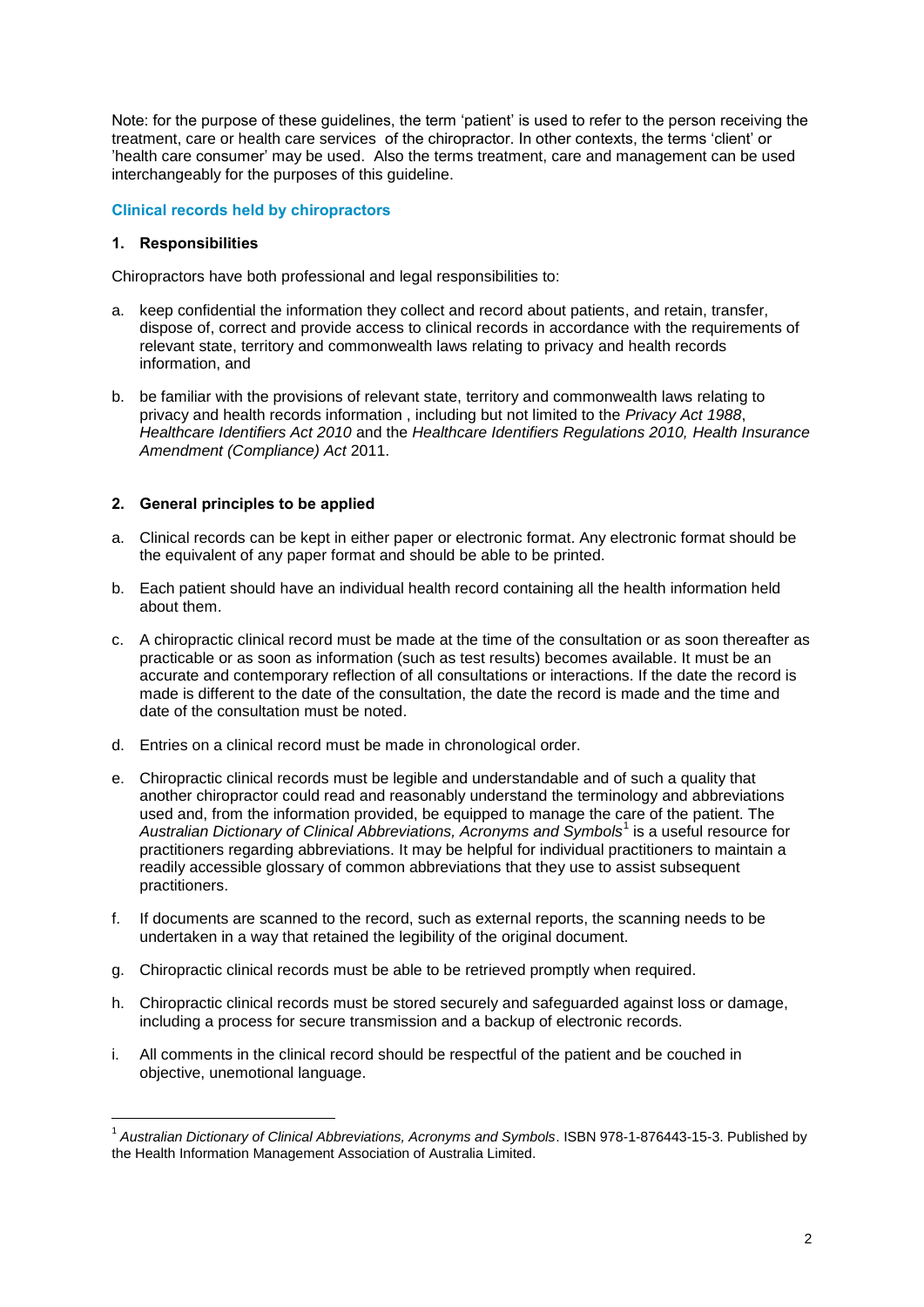- j. Chiropractors should be familiar with, and adhere to the requirements in the Board's *Code of Conduct for Chiropractors* that relate to record keeping.
- k. Corrections can be made to a clinical record at the time of entry. The correction must be initialled, dated and tracked by the practitioner and the original entry must still be visible or digitally traceable.
- l. A treating chiropractor must not delegate responsibility for the accuracy of information in the chiropractic clinical record to another person.
- m. A treating chiropractor must recognise and facilitate a patient's right to access information contained in their clinical records. If a patient disputes the information then it should be removed, unless the practitioner disagrees. In the latter situation, the record should be maintained with a note stating the patient's beliefs about the accuracy of the record.
- n. The transfer of health information must be done promptly and securely when requested by the patient, and patients advised of the location of records upon request.

#### **3. Information to be recorded at an initial or new presentation**

The following information forms part of the clinical record and is to be recorded and maintained, at the initial presentation about that consultation:

- a. identifying details of the patient, including name, preferred name, contact details and date of birth
- b. current health history including a relevant medical history, systems review, work history and 'red flags'(current medications/supplements)(allergies)(referrals)
- c. relevant family history
- d. relevant social and lifestyle history including cultural background (where clinically relevant)
- e. contact details of the person the patient wishes to be contacted in an emergency (not necessarily the next of kin)
- f. Presenting Complaint
- g. examination conducted and relevant clinical findings
- h. relevant diagnosis(es)/clinical impressions/ working diagnosis(es), therapeutic trials(s) or management/care plan(s)
- i. details of any informed consent
- j. any contraindications or health alerts
- k. name of the consulting practitioner

#### **4. Information to be recorded at a subsequent consultation or any consultation where care or advice is provided**

For each presentation , clear documentation of information relevant to that consultation including the following clinical details:

- a. date of the consultation
- b. any change in consulting practitioner
- c. name of the person providing information if not the patient, e.g. parent, guardian